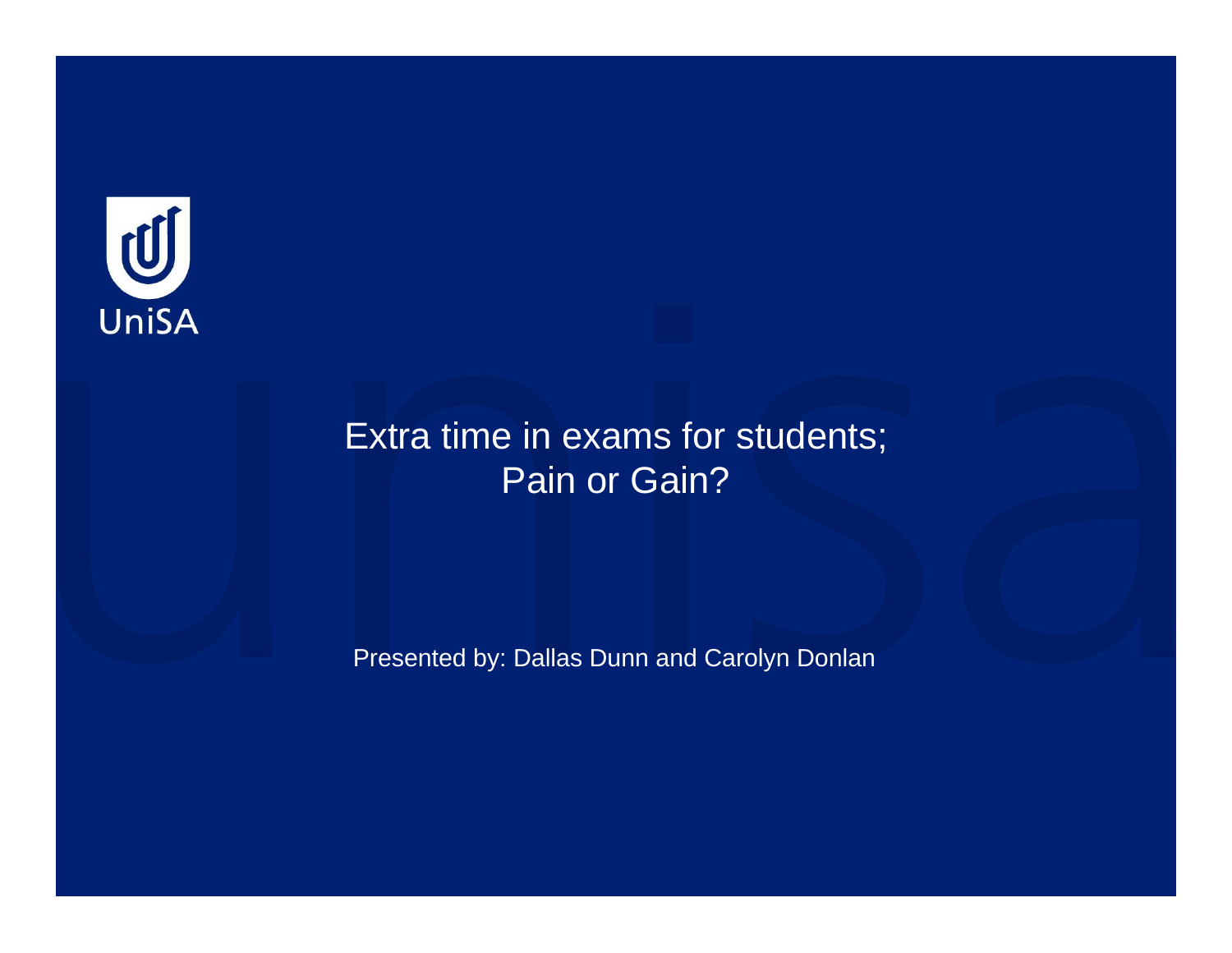

## Today's session

As practitioners working within higher education institutions striving to assist students with disabilities maximise their potential, extra time in exams is often granted in the belief that it is a valid compensatory adjustment.

- Use of UniSA exam adjustments during mid year 2010 exams.
- Review research into extra exam time for students with learning disabilities.
- Affects of mental health conditions on exam performance.
- Review research into extra exam time for students with mental health conditions.
- Proposed research/questionnaire.
- Discussion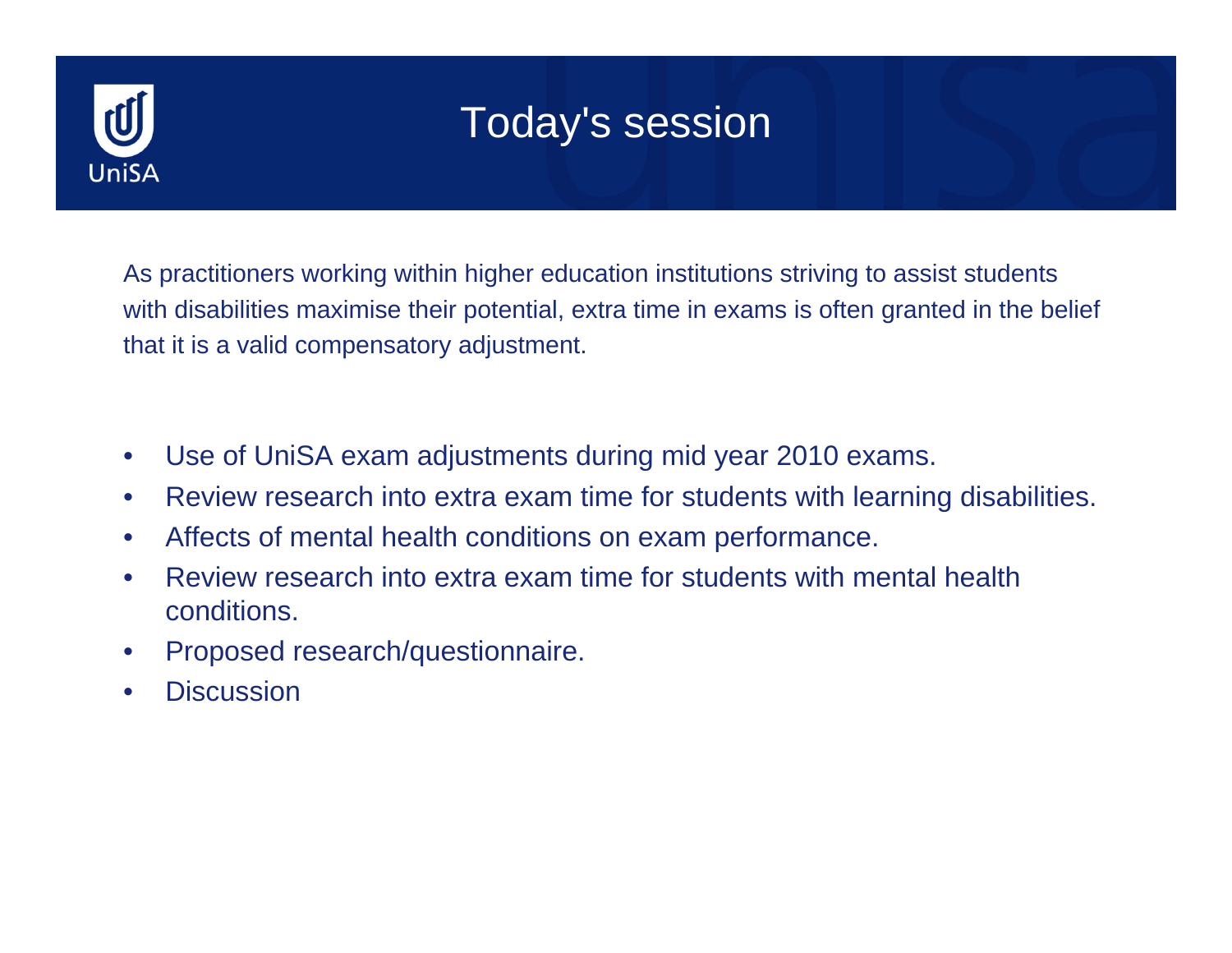

### Use of exam adjustments at UniSA November 2010



UniSA mid year 2010 exams, invigilators were asked to record the use of exam adjustments.

Findings:

*Findings to be added later.*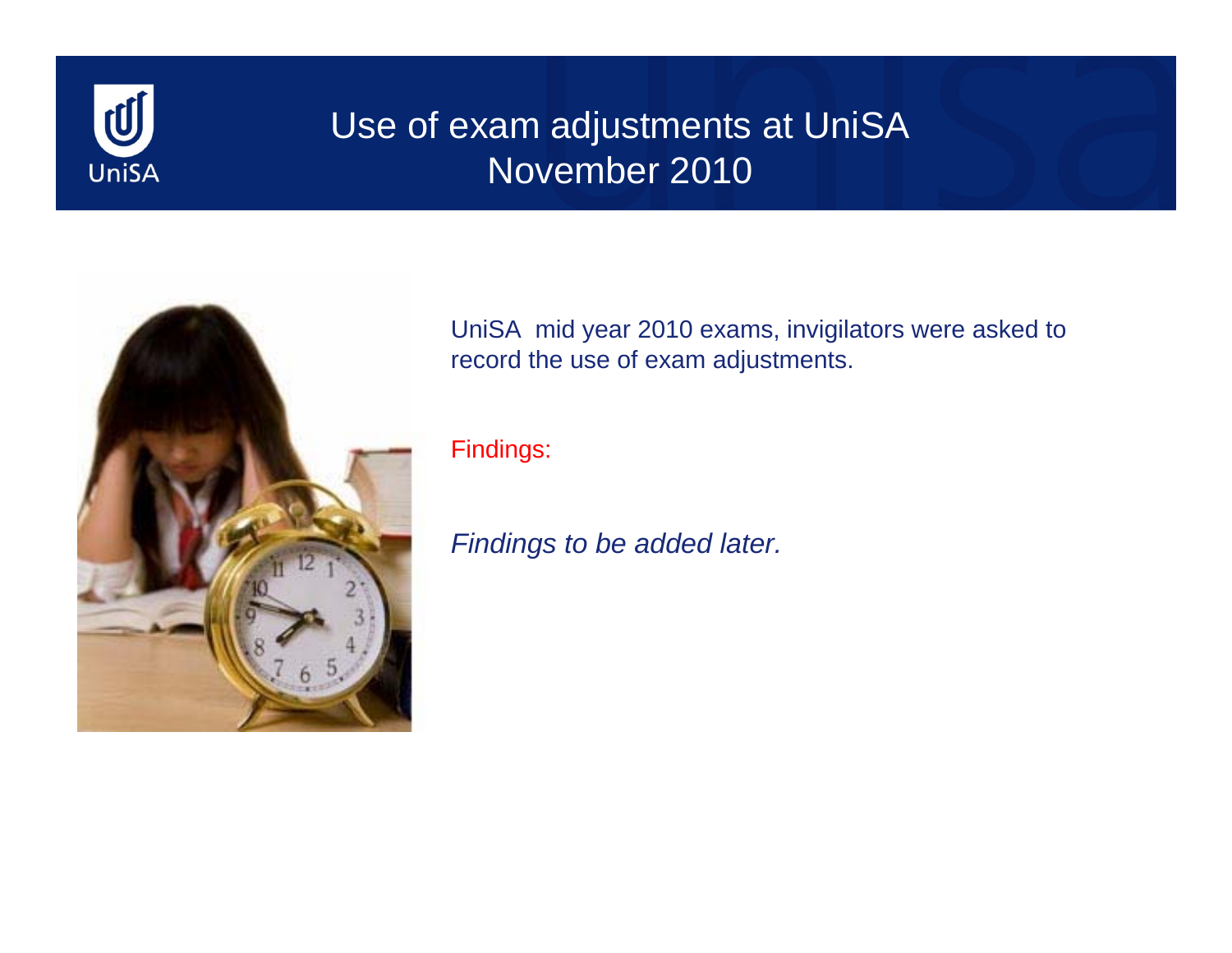

There exists a body of literature that extols the positive outcomes extra time has for students who have learning disabilities such as dyslexia.

Although all students show some benefit from extra test time, students with learning disabilities exhibit greater gains than students without disabilities. (Fuchs, Fuchs, Eaton, Hamlett & Karns, 2000; Lesaux, Pearson & Siegel, 2006; Lindstrom, 2007; Sireci, Li & Scarpati, 2003)

There is scant literature in regard the extra time adjustment and the affects it has on exam outcomes for students who have a mental health condition.

Scarffe, P. 2009, states, "...many students with mental health difficulties actually find it more difficult to concentrate over long periods, than many of their peers".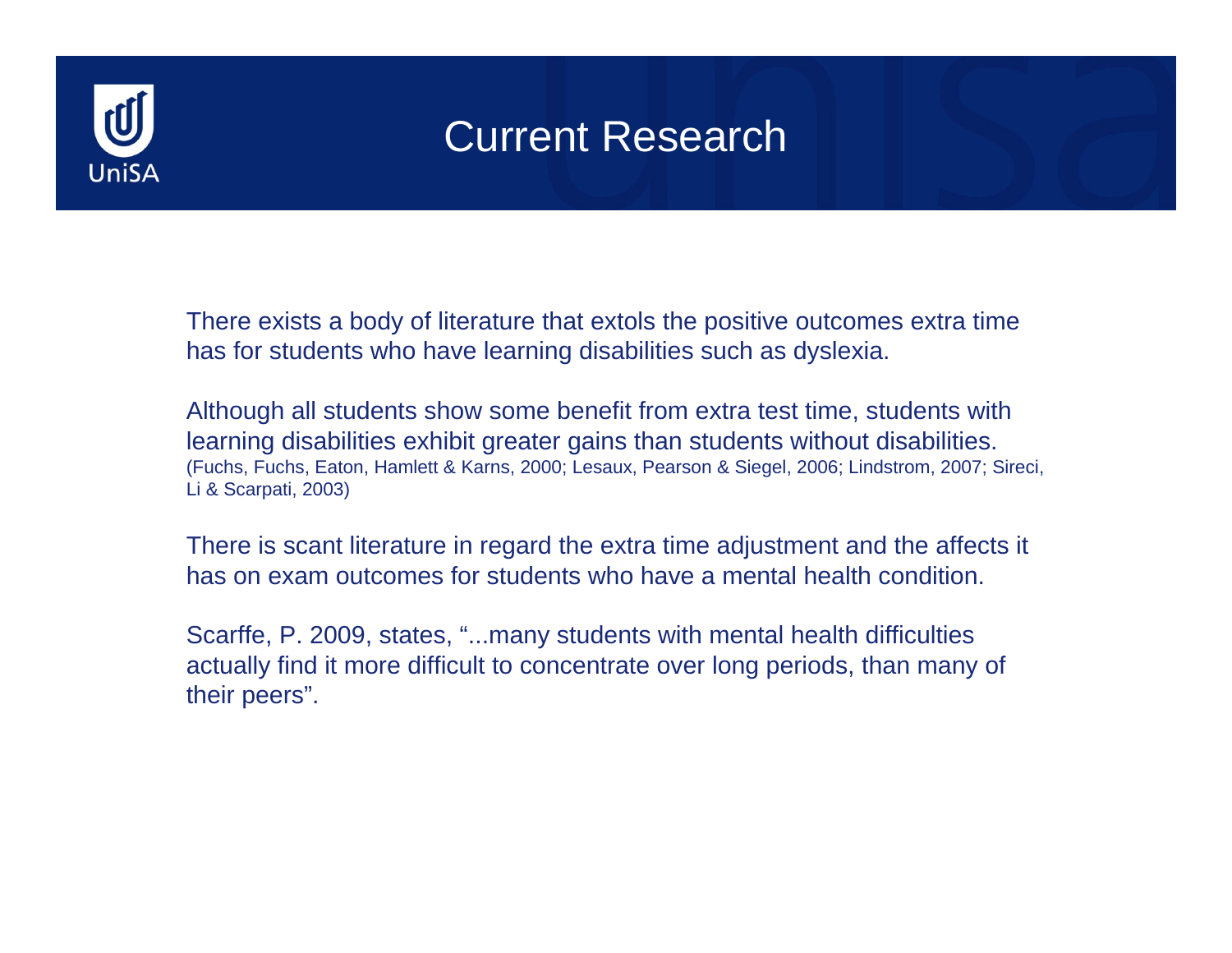

- **Runyan, M. Kay (1991)**
- Compared Uni students with & without LD's
- Reading comprehension tests.
- Timed vs Extra Time conditions.
- Timed test:
- Non LD students got higher scores
- LD students failed to finish all questions
- Extra time
- No significant difference in scores
- Extra time needed by students with LD varied from 4 to 29 minutes.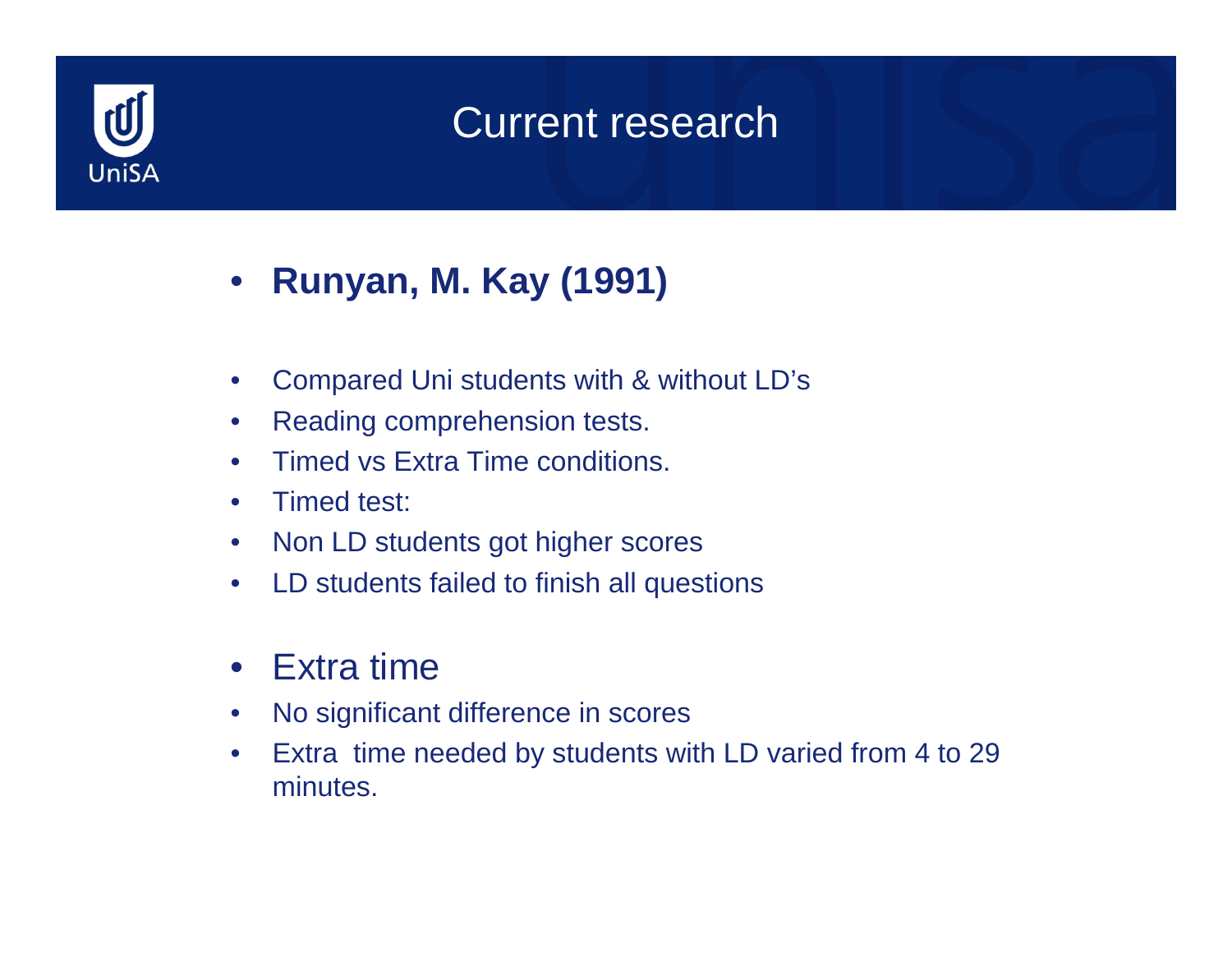

## • **Zuriff, G.E. (2000)**

- "...the validity of test scores obtained under this condition [*extra test time*] is open to question because nonlearning disabled students might also benefit from extra examination time"
- Questioned the **Maximum Potential Thesis (MPT)**
- Sireci, S.G. Et al (2005) also refer to MPT as the **Interaction Hypothesis**
- Zuriff analysed 5 studies that tested the MPT.
- Hill (1984), Halla (1988), Runyan (1991a), Runyan (1991b) & Weaver (1993)
- Found over half did not support MPT. (all students gained with extra time).
- **Anxiety not an issue** as all participants knew they were participating in research.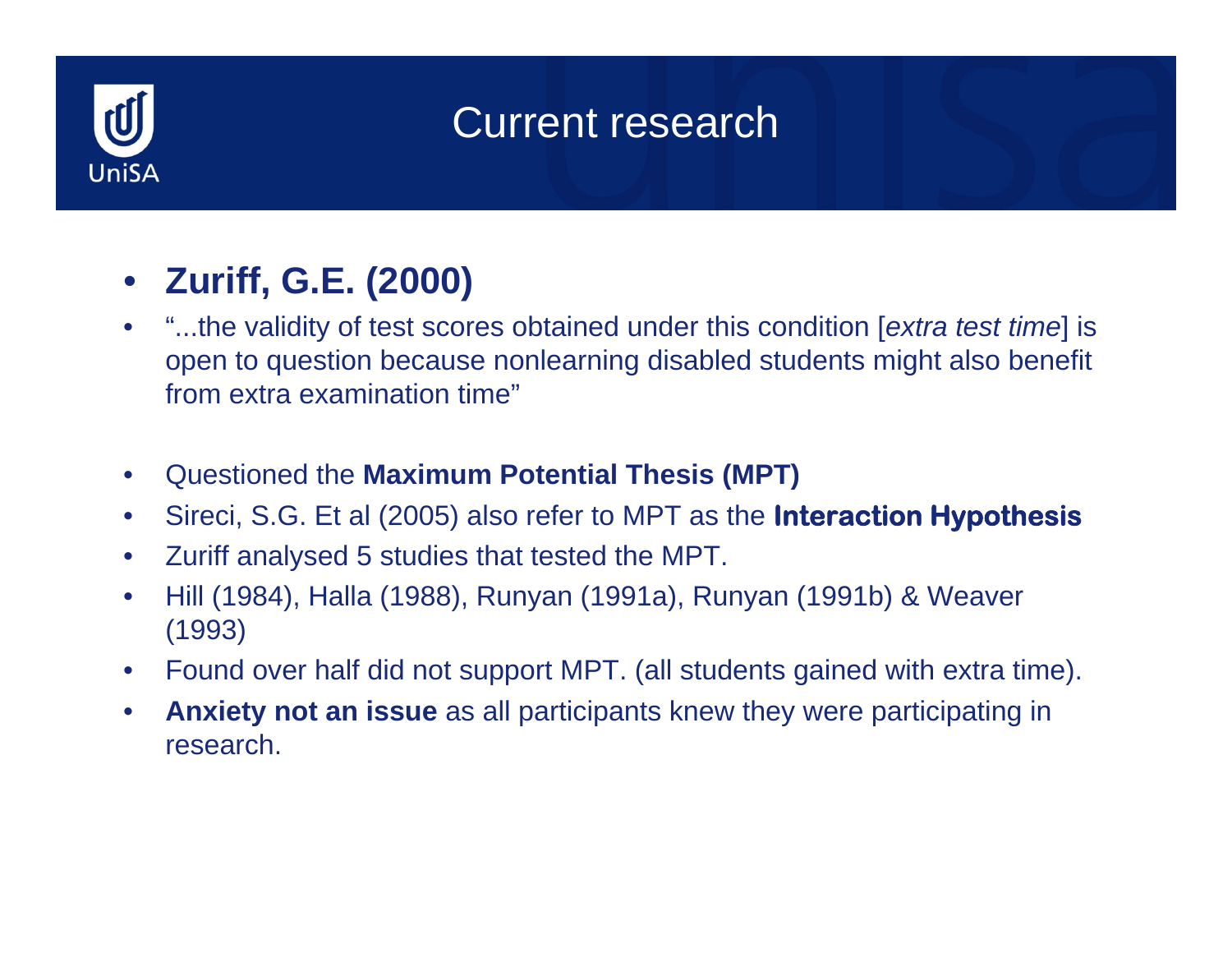

## • **Sireci, S.G. et al (2005)**

- Review of more than 40 studies in the area of extra time and what they refer to as Interaction Hypothesis.
- Sited 59 studies, only 28 had empirical analysis.
- Terms considered by Sireci et al:
- *Standardisation* (ensuring uniform content, test administration & scoring).
- *Accommodation* (alteration to the testing process to make test more accessible to SWD). Different to Modification ( changes made to content, format &/or administration process).
- *Validity* ("the degree to which evidence & theory support the interpretations of test scores...) AREA et al 1999.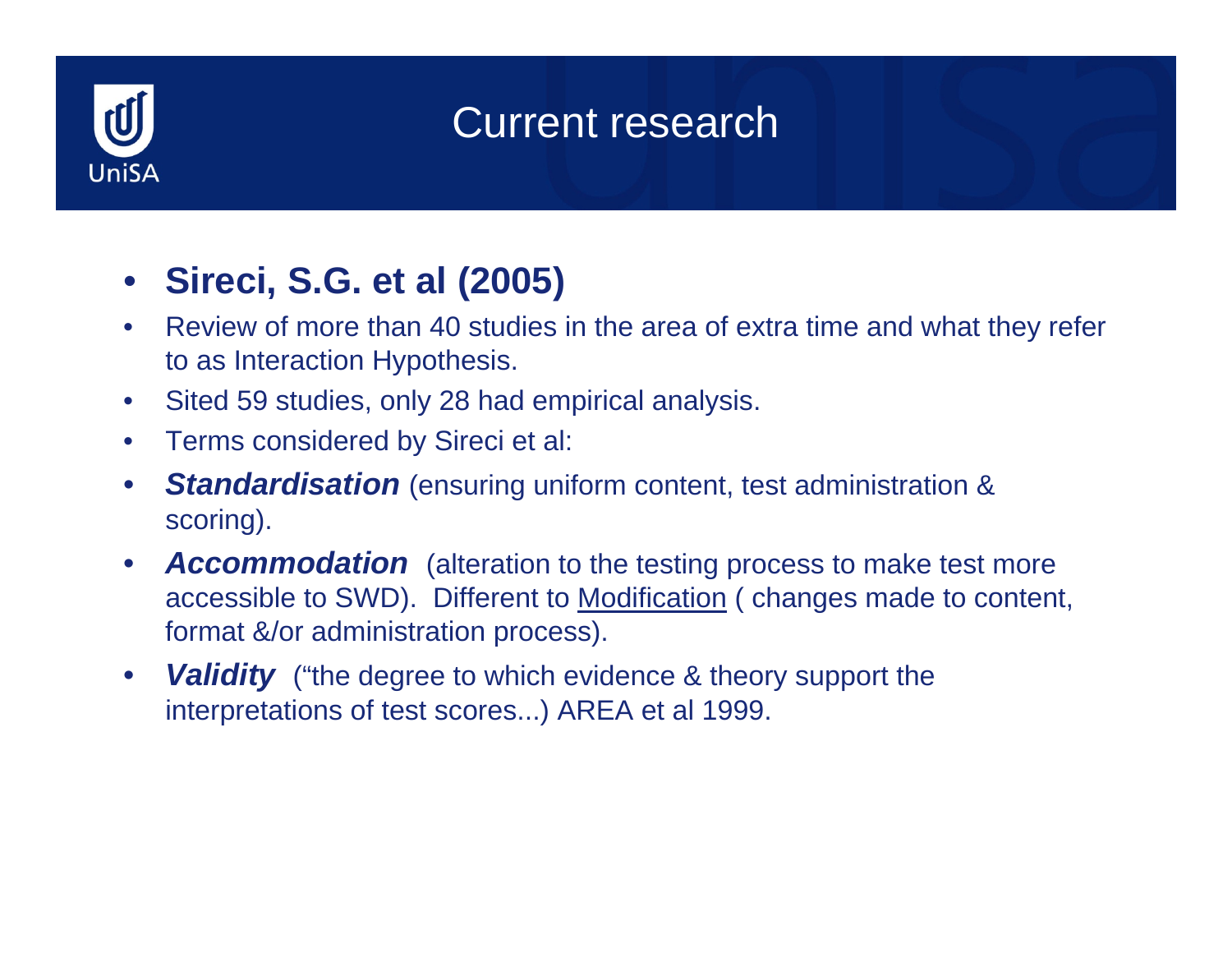

• **Sireci, S.G. et al (2005), cont...**

• Extra time often accompanied by other accommodations. (Difficult to isolate simply extra time)

#### • *General findings*

- Experimental studies..extra time assists all. SWD benefit more.
- Students with LD all differ in extra time needed.
- How is this determined?

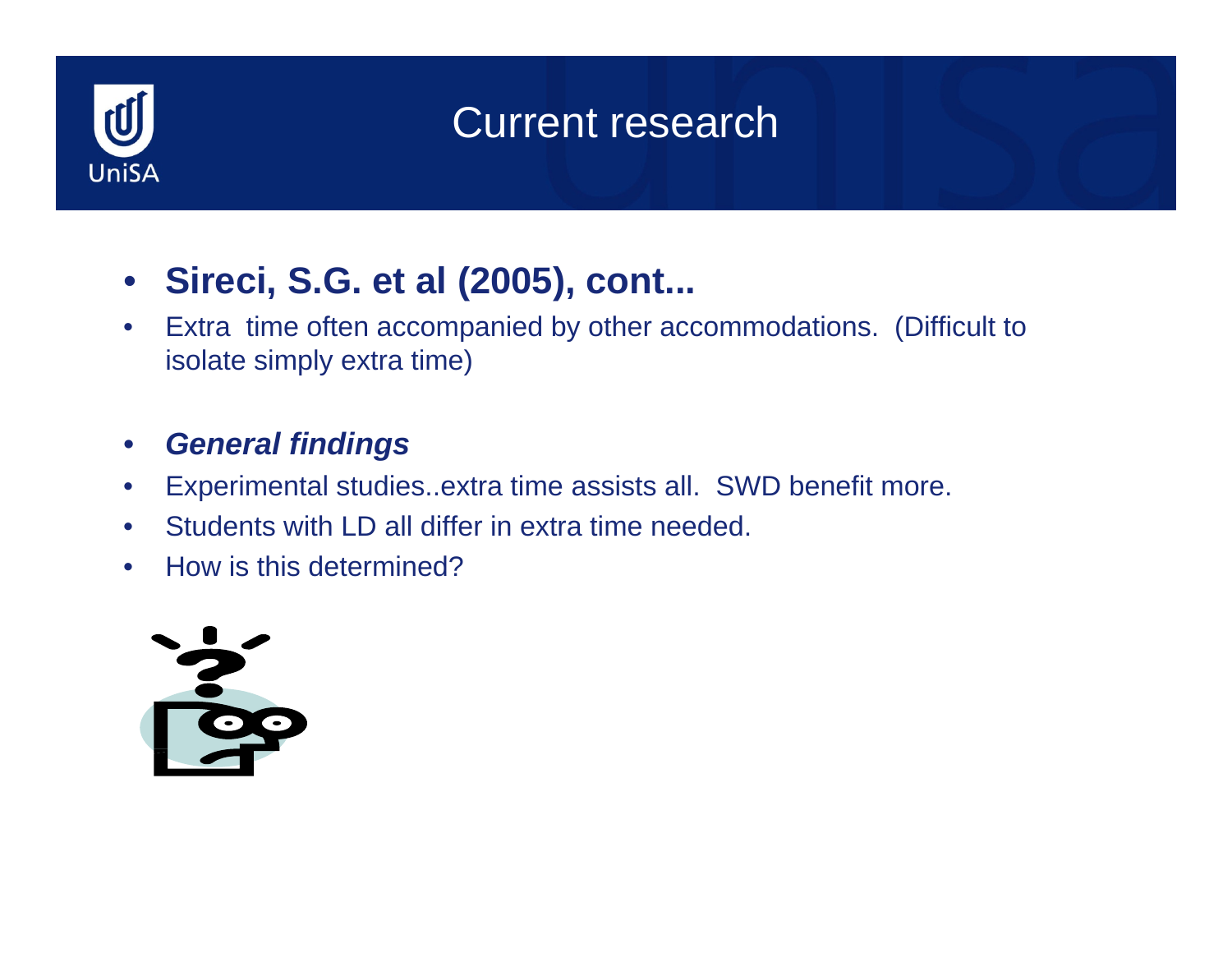

## • **Sireci, S.G. et al (2005), cont...**

- Limitations of studies examined.
- Research focussed on SWD: small numbers and ethnically homogeneous.
- Minority groups under represented.
- Focus on *"elementary school grades"*
- **Recommendations for future research**
- Universal test design (UTD)/Inclusive Design Curriculum.
- The validity of test scores for both accommodated and standardised tests.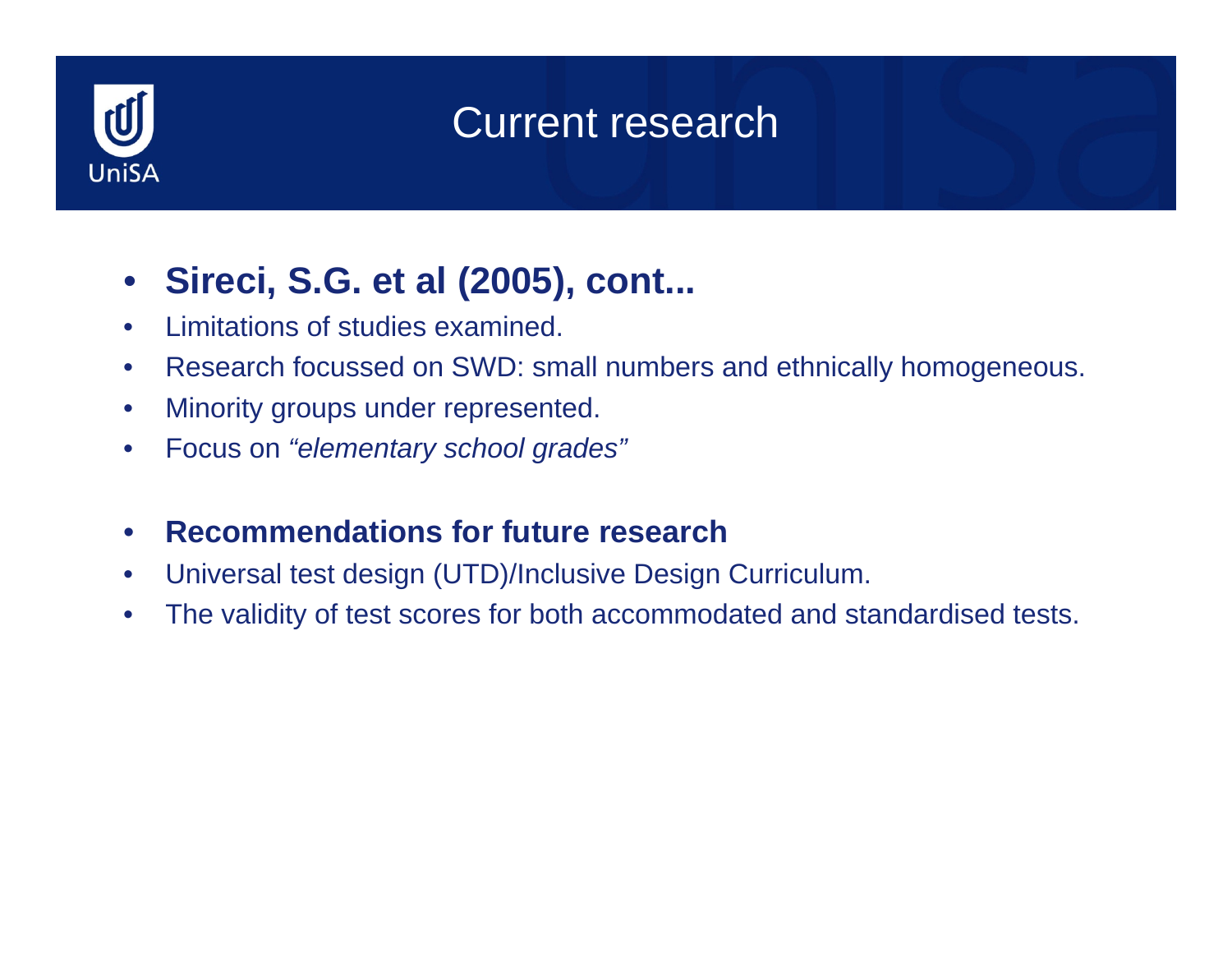

# Students with Mental Health conditions

## • **Factors contributing to study difficulties.**



Self medicationSocial isolation/interactionResponses to change Handling pressure Fear of authority

(*Academic Accommodations for Students with Psychiatric Disability. The Regional Disability Liaison Officer & Amity Community Services Inc. )*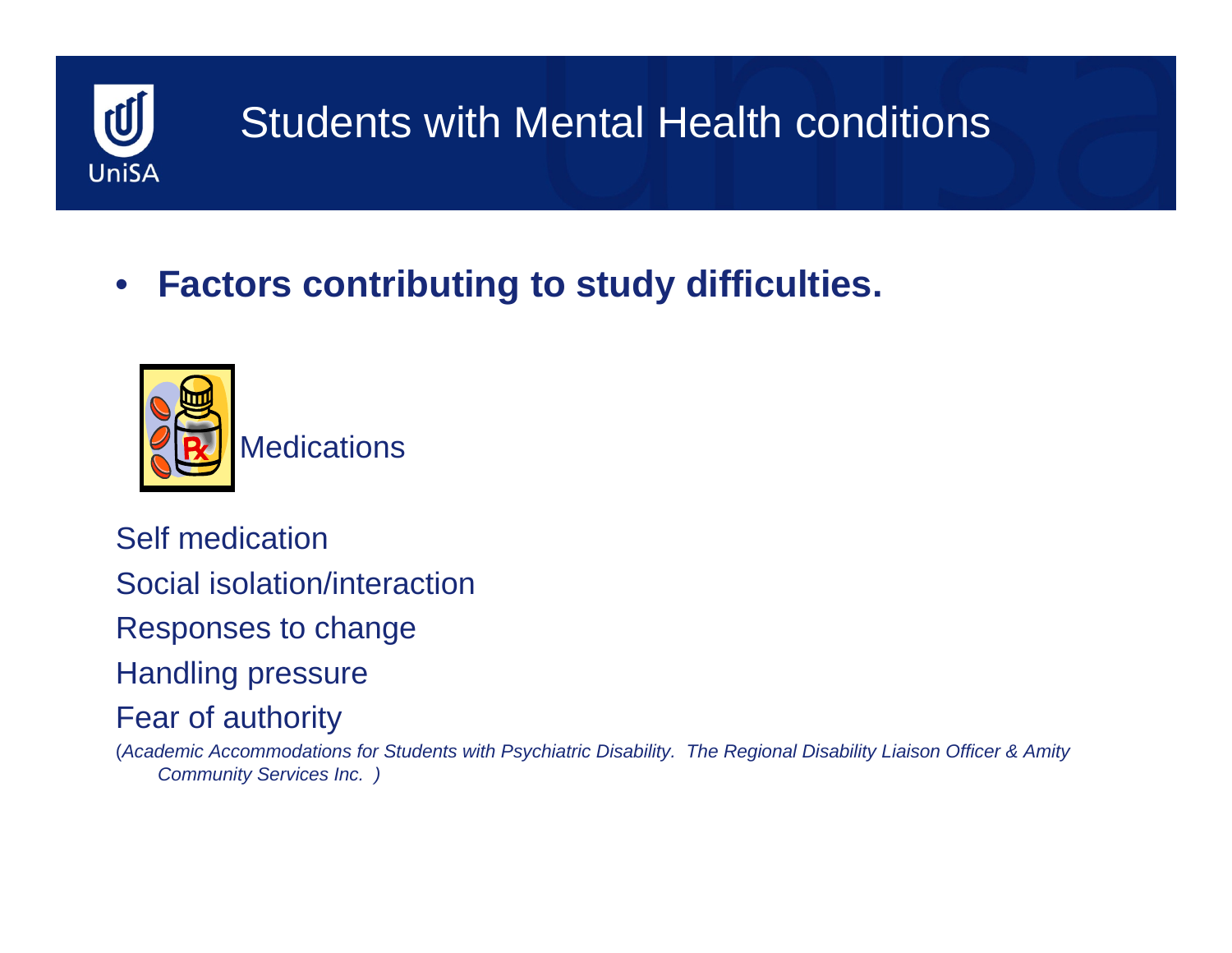

# **Students with Mental Health conditions**

### **Possible impact on exam performance.**



**Motivation** 

Concentration

Energy levels



**Distractibility** Anxiety Physical symptoms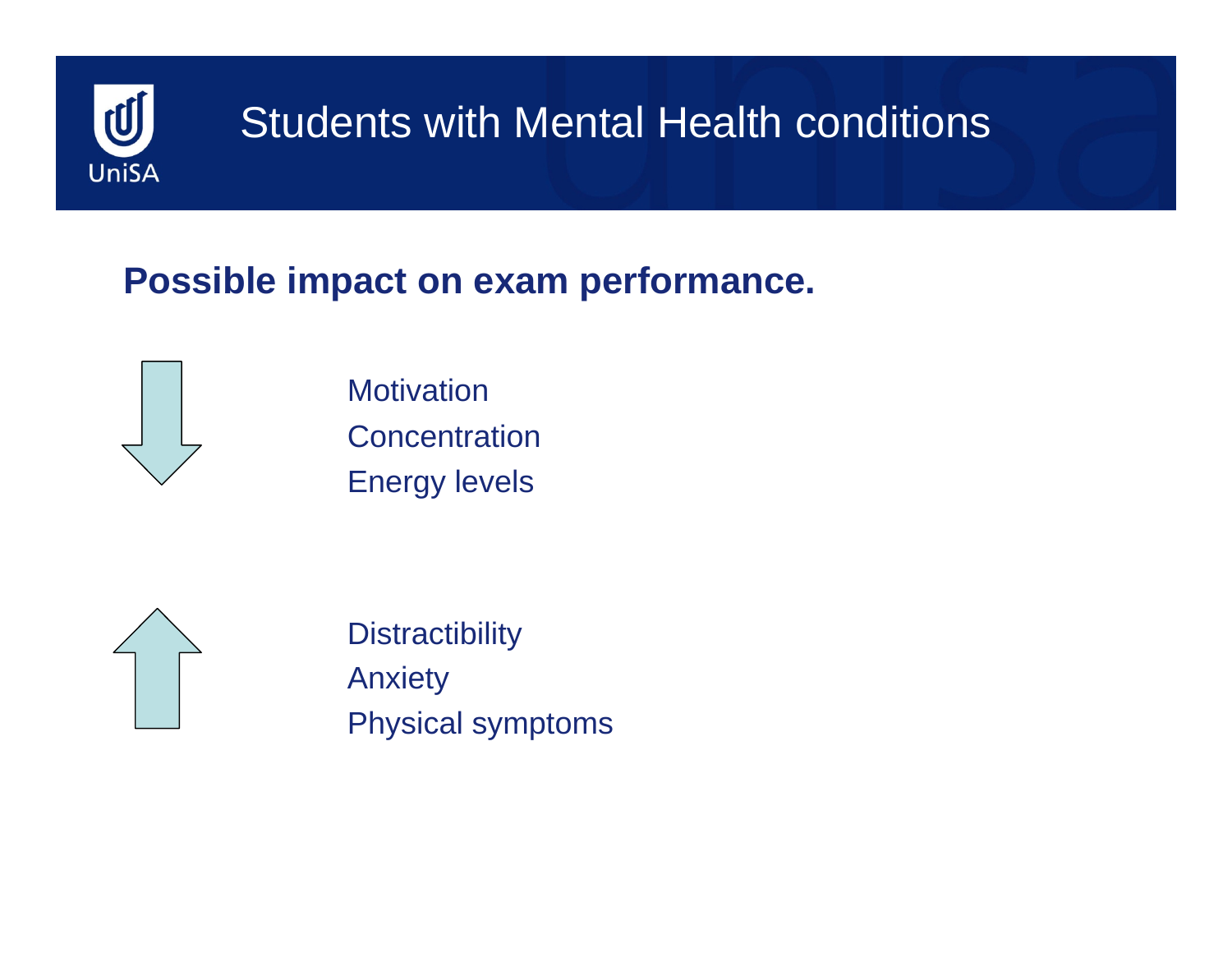

## Students with Mental Health conditions

"The passage of time is probably the most anxiety provoking aspect of the testing situation for test anxious examinees. As their symptoms make them unable to work, the approach of the time deadline increases their anxiety, and their symptoms tend to escalate." Zuriff, GE 1999,

"a student with panic disorder that manifests during exams is not "helped" by extra time and a separate room for exams. Effective accommodation might include allowing the student "to stop the exam, leave the room for up to one hour, and perhaps even to take medication to treat the attack." Wilhelm, S 2003,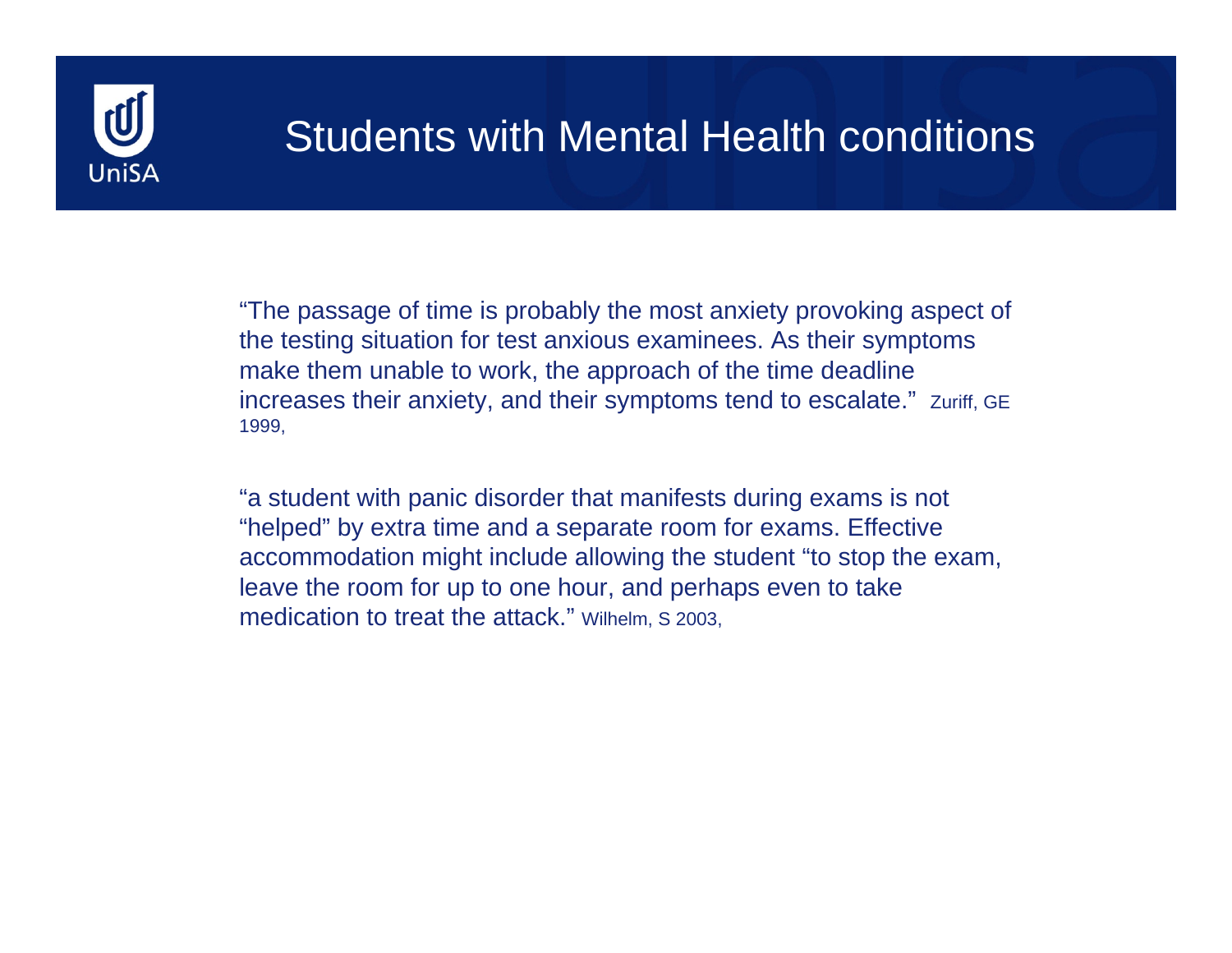

## Our proposed research

Having done preliminary research in the area of extra time in exams we will complete our questionnaire early 2011.

Our research will explore;

- How students report they use extra time in exams, if at all?
- What they use the time for?
- If the extra time assists in reducing exam stress.
- If the extra time balances the affects of student's disabilities?
- If there is a relationship between use of extra time and disability type?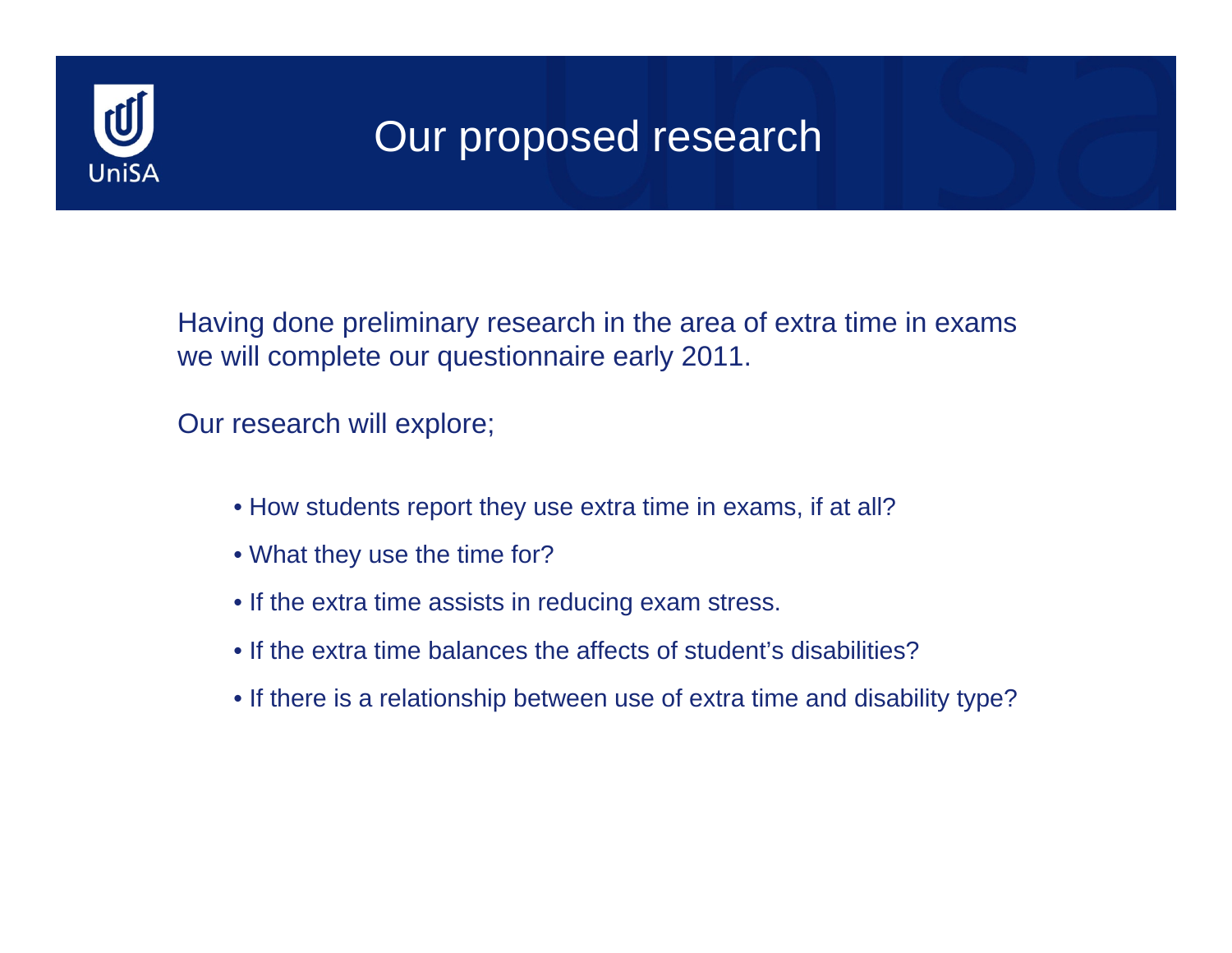

## Our proposed research

- An on-line TellUs2 survey to UniSA students with a current Disability Access Plan
- Evaluation of data collected by invigilators during the November 2010 & exams
- Collaboration with other Universities where possible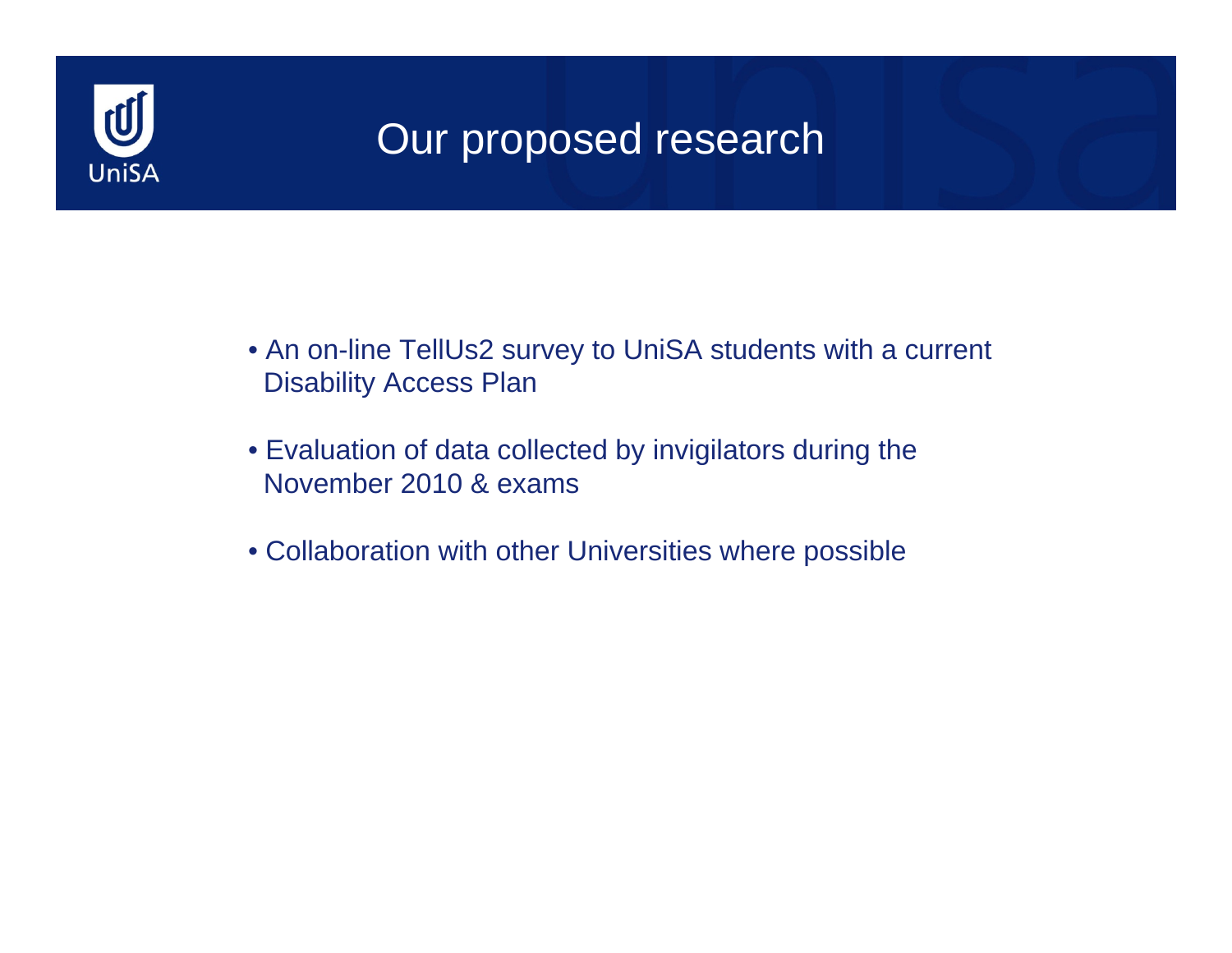

**Student questionnaire regarding value of extra time in exams.**

**Please proceed with responding to the questionnaire if you have a current Disability Access Plan (DAP) developed because you have a medically diagnosed anxiety or depressive condition.**

- **1. Are you an International student?**
	- Yes No
- **2. If you are an International student, do have extra time allocated for exams on top of the 10 minutes per hour you have for ENTEXT?**
	- Yes No
- **3. When entering an exam room indicate on the scale below your level of anxiety.**

1---------------2---------------3---------------4---------------5None moderate extreme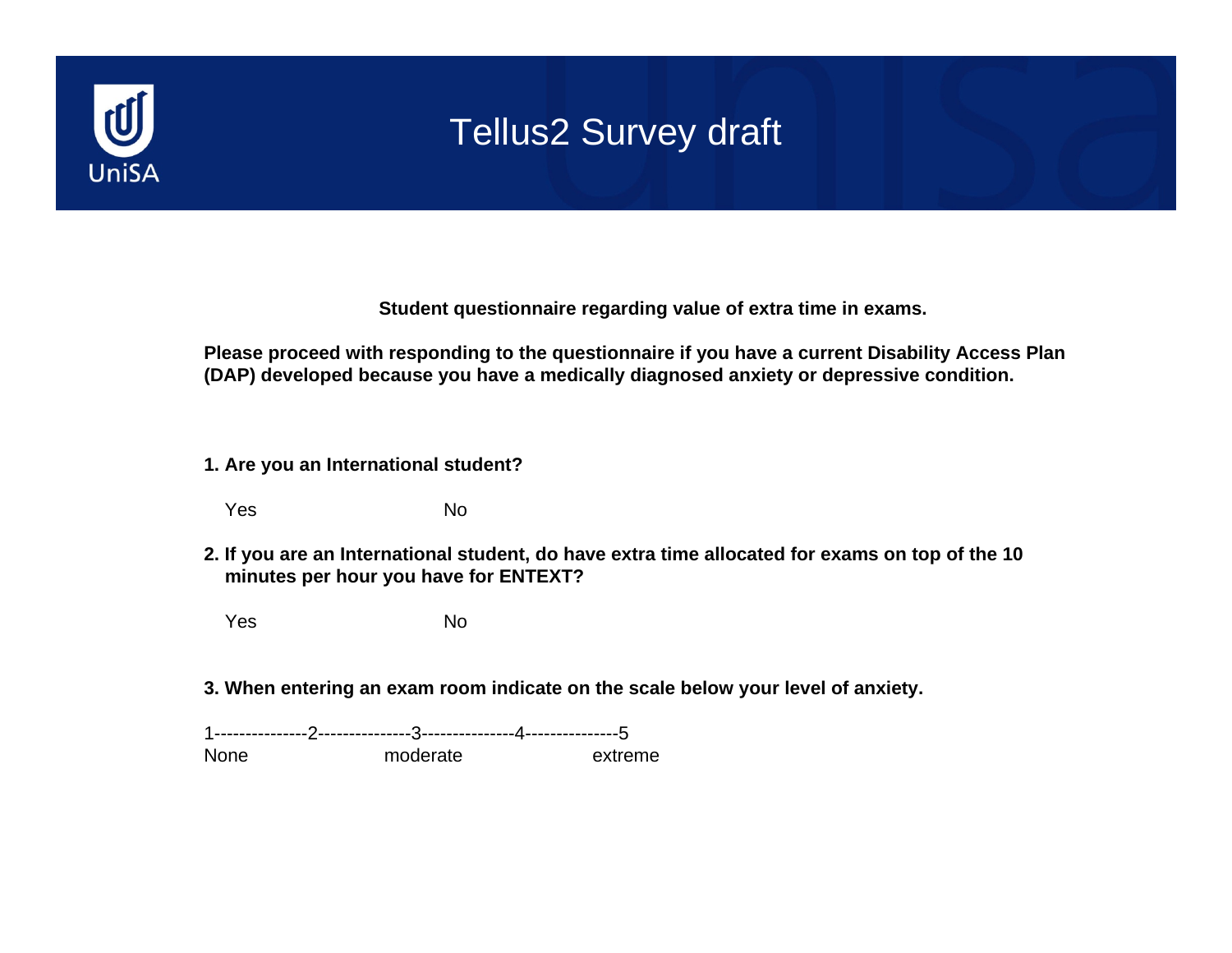

#### **4. What are your main concerns when sitting exams?**

- Do not know the subject matter adequately.
- Will not remember the material you have studied.
- Have not prepared/studied enough.
- Will not have enough time to complete all questions.
- Too many other people in the room.

Other (please state)\_\_\_\_\_\_\_\_\_\_\_\_\_\_\_\_\_\_\_\_\_\_\_\_\_\_\_\_\_\_\_\_\_\_\_\_\_\_\_\_\_\_\_\_\_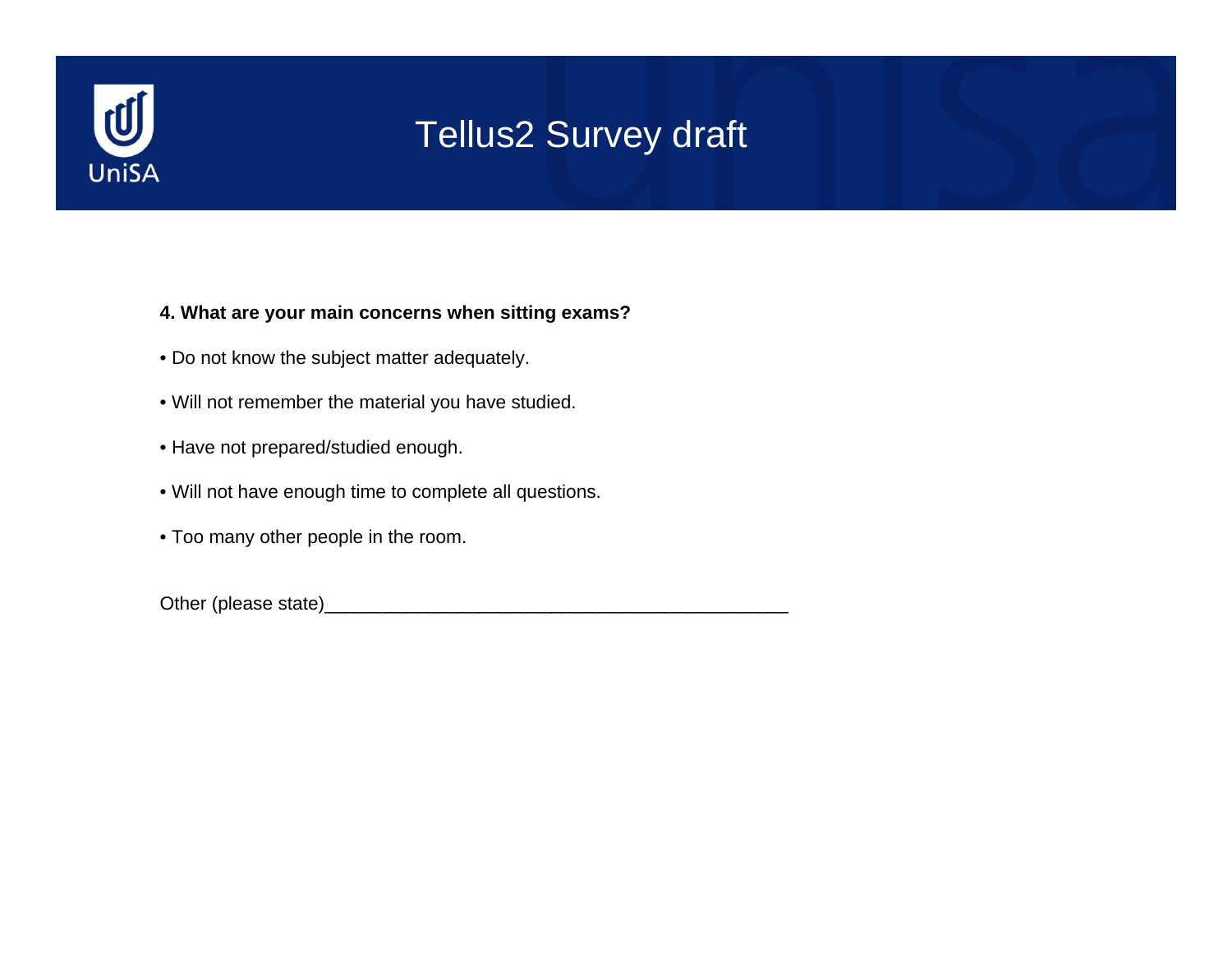

#### **5. What other factors do you feel may contribute to any exam anxieties you have?**

- Family
- Relationship
- Economic
- Work
- Lifestyle
- Medication
- Lack of motivation
- Academic staff don't understand my condition
- Drugs/Alcohol
- Other

#### **6. As your Disability Access Plan (DAP) grants you extra time in exams, do you...**

1--------------------------2--------------------------3--------------------------4--------------------------5

Never use extra time sometimes use extra time Always use the extra time

#### **7. In exam situations what do you use the extra time for?**

- Relaxation techniques
- Going to the toilet/breaks from the exam room
- Re-reading your completed exam paper
- Other, please state \_\_\_\_\_\_\_\_\_\_\_\_\_\_\_\_\_\_\_\_\_\_\_\_\_\_\_\_\_\_\_\_\_\_\_\_\_\_\_\_\_\_\_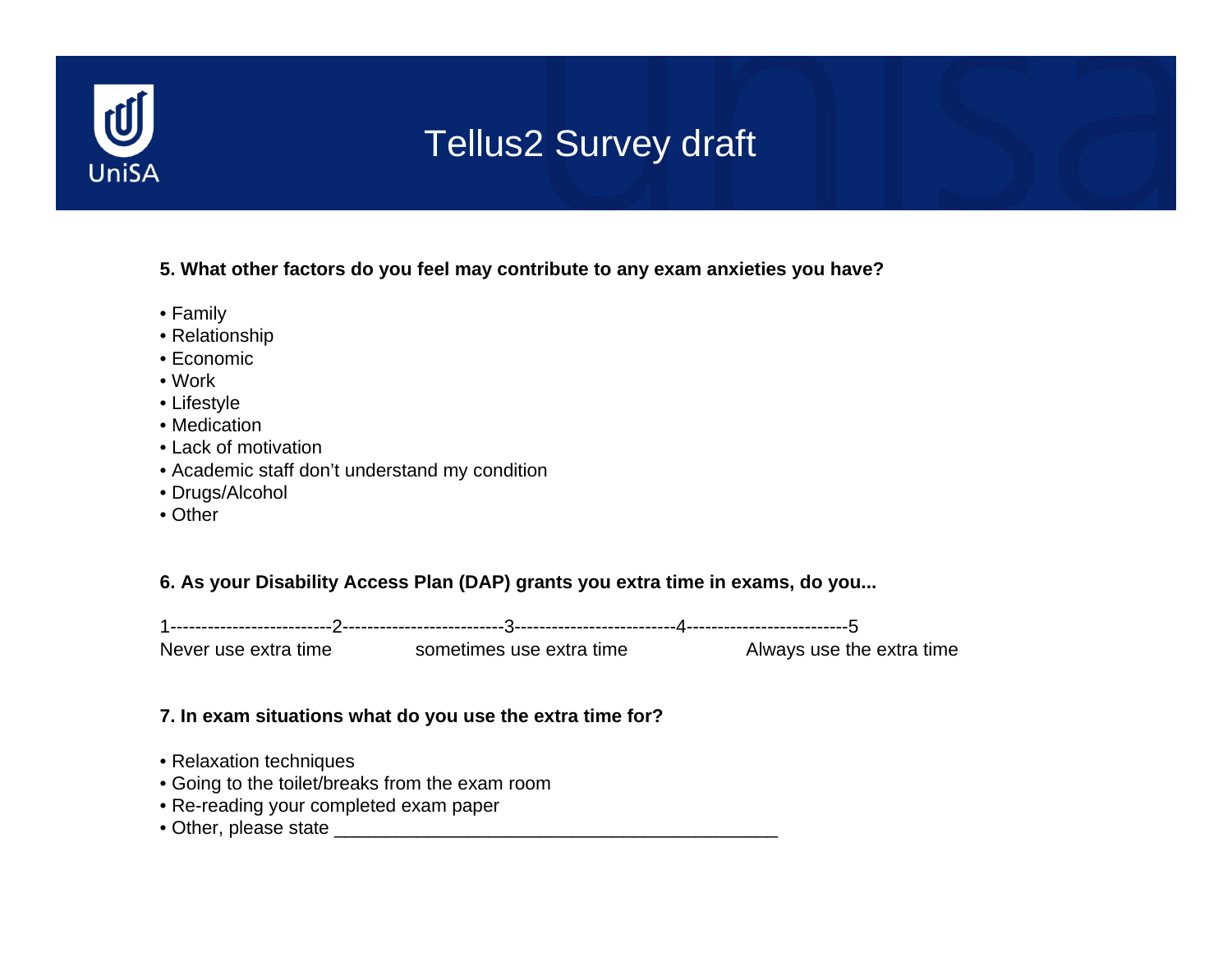

#### **8. If you don't use the extra time in exams why not?**

- I normally can finish the exam without the need to use it
- I normally don't finish my exam but don't want to stay in the exam venue any longer than I have to
- Other
- N/A

**9. What effect does knowing you have extra time in exams have in reducing your stress levels?**

1--------------------2--------------------3--------------------4--------------------5

None moderate reduction extreme reduction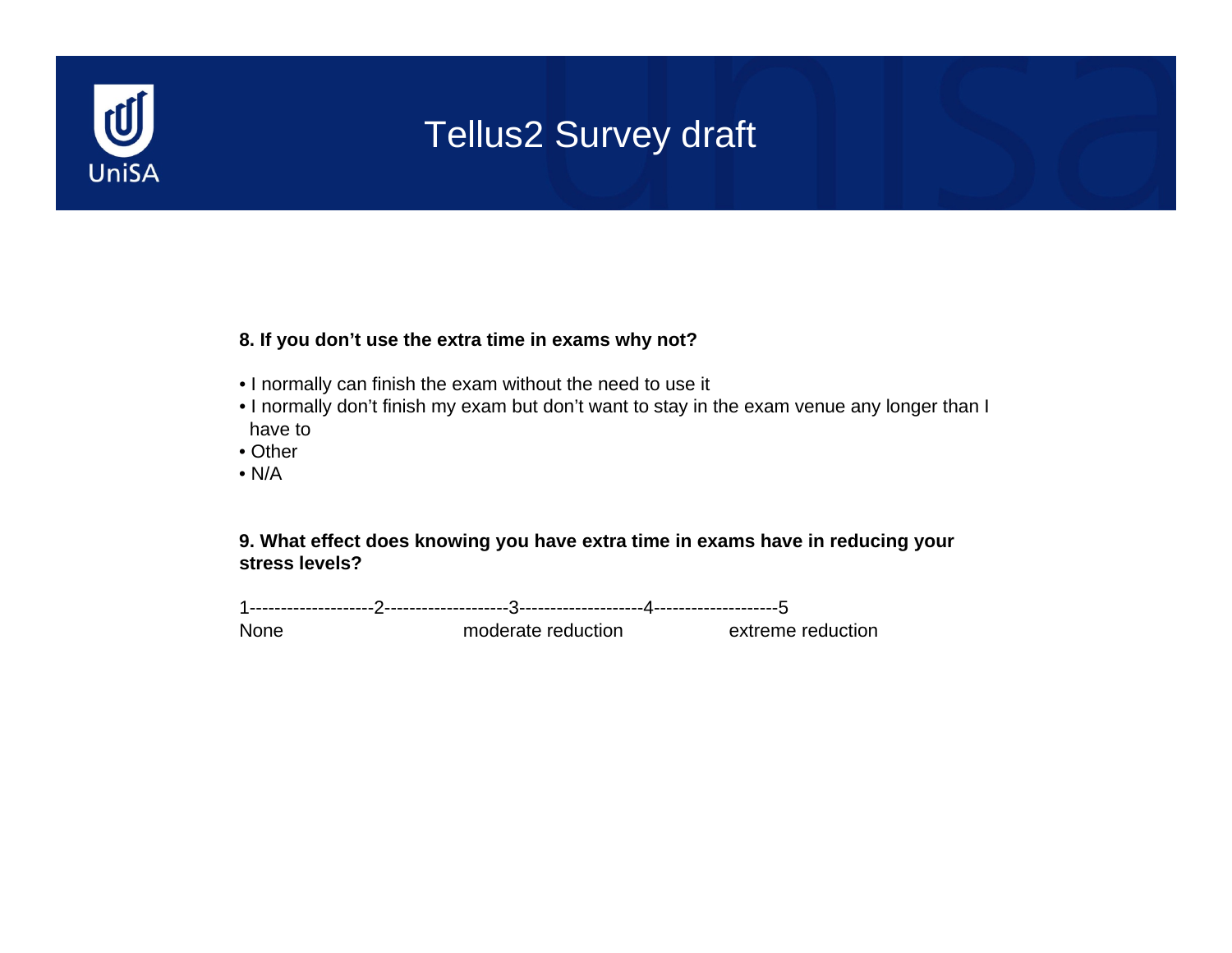

**10. Does having extra time in exams have an positive effect in your ability to concentrate in exams?**

| No effect | moderate effect | <b>Extremely positive effect</b> |
|-----------|-----------------|----------------------------------|

**11. Has studying at University reduced the impact of your anxiety/depressive disorder in your life? (Made your condition better)**

| No reduction in impact | moderate | Reduced the impact extremely |  |
|------------------------|----------|------------------------------|--|

**12. Has studying at University increased the impact of your anxiety/depressive disorder in your life? (Made your condition worse)**

1--------------------2--------------------3--------------------4--------------------5No increase in impact moderate Increased the impact extremely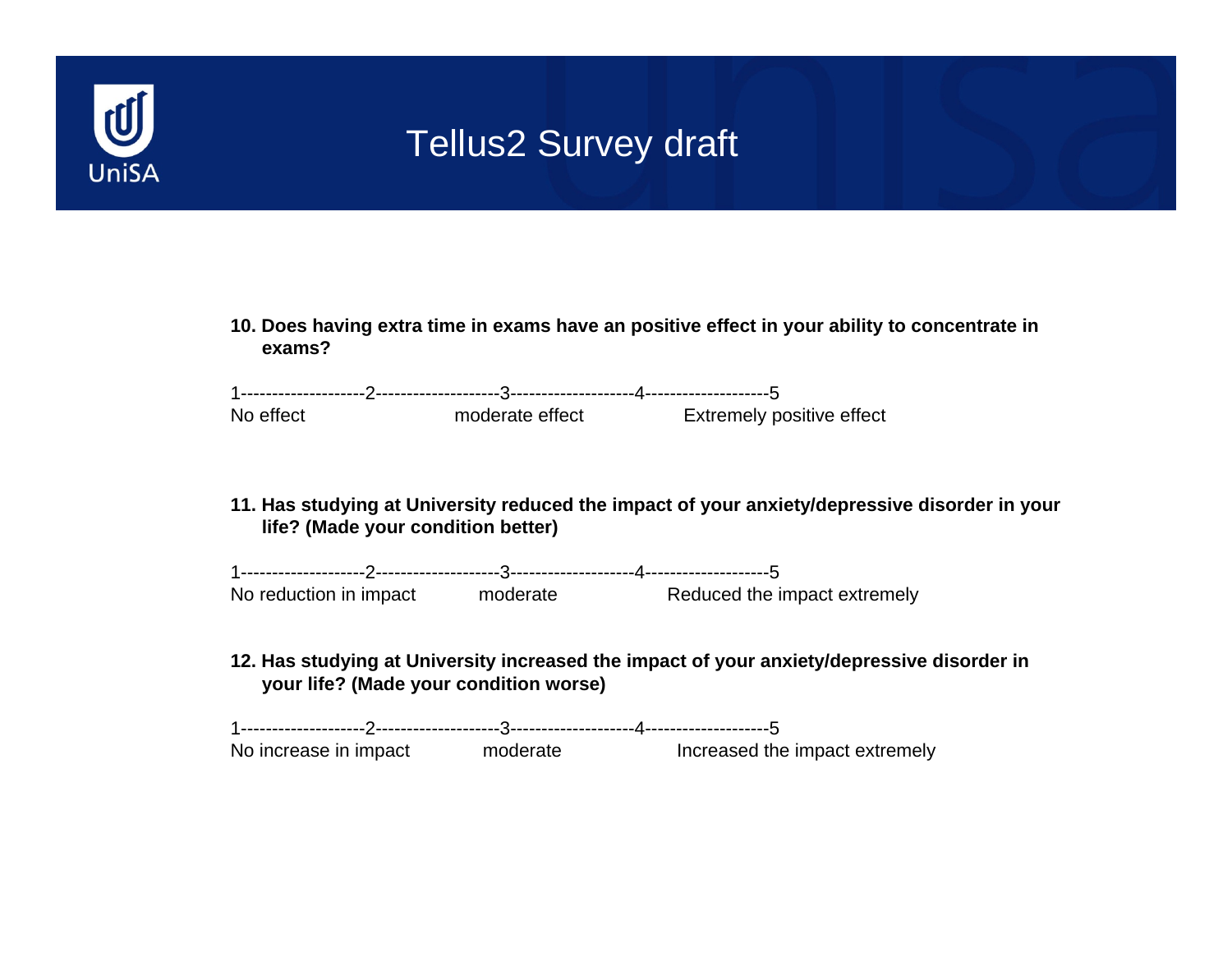

13. As a student with an anxiety/depressive disorder, can you suggest any other "reasonable adjustments" around assessment/exams that would minimise the impact of your condition on your grades?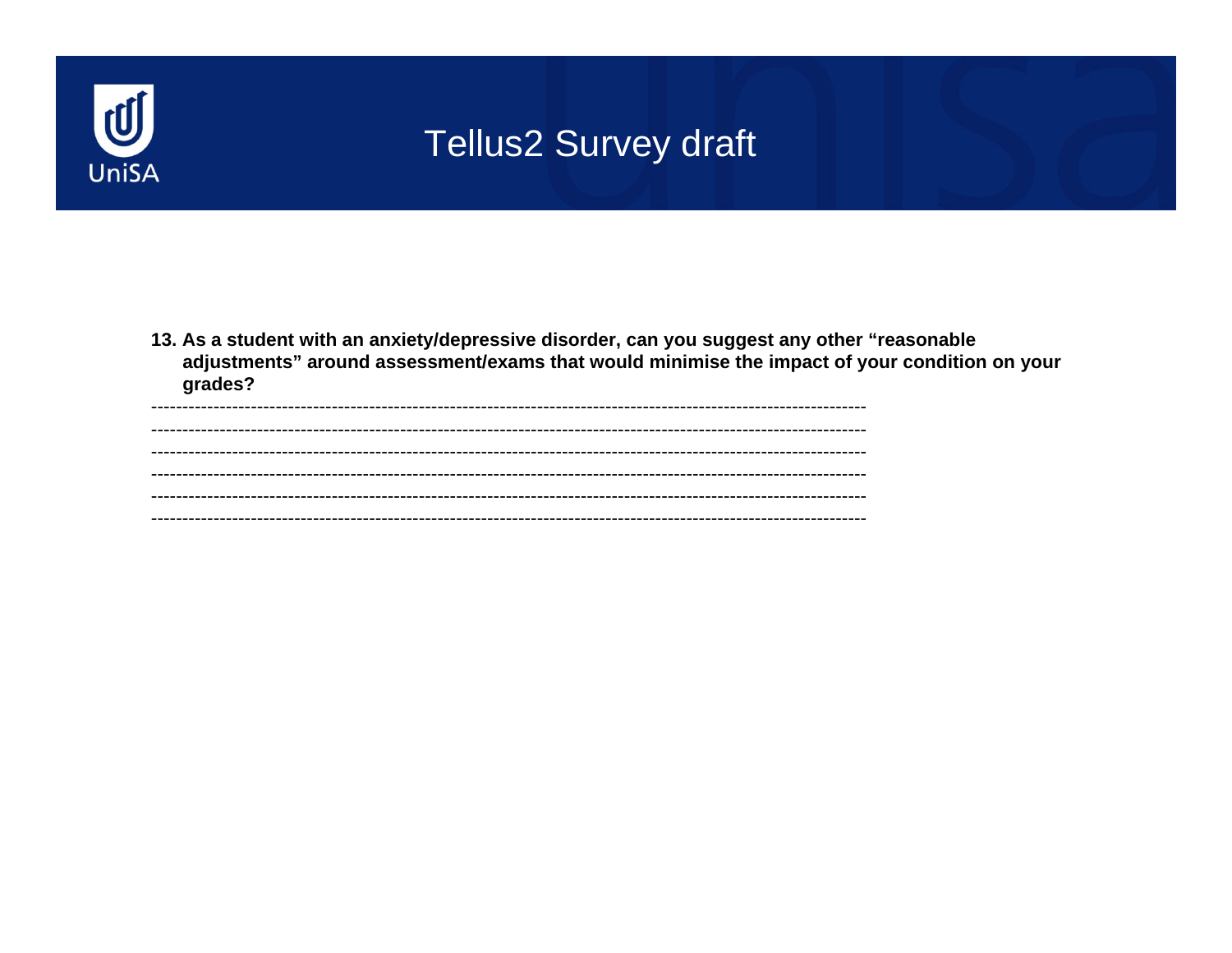

#### **Conclusion**

Research shows that the granting of extra time for some students with mental health conditions may be counter productive.

There needs to be further research specifically in the use of extra time in exams for students with mental health conditions.

We are happy to provide the findings of our research to any other institutions to help further inform our practice in this area.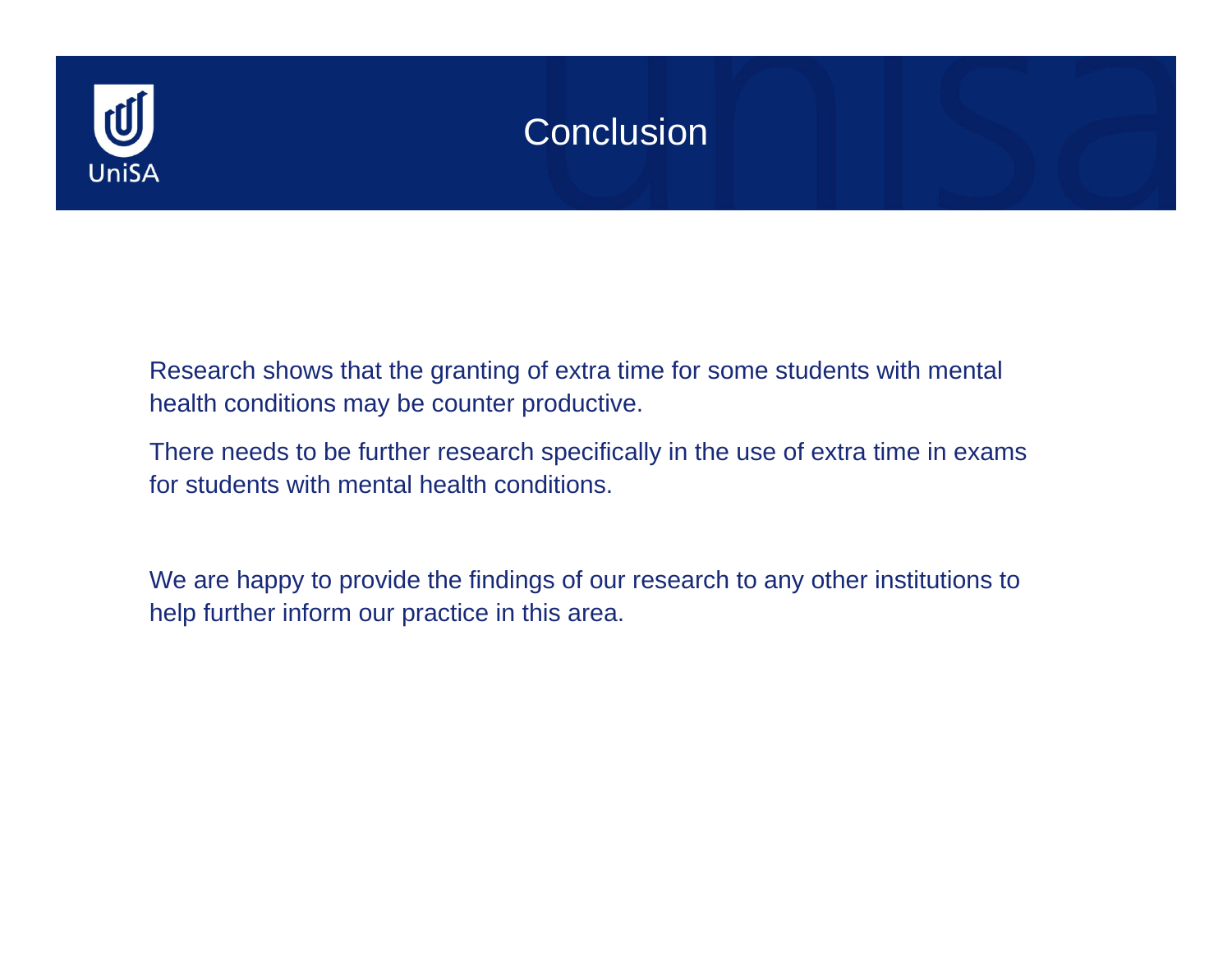

#### Thank you



Carolyn Donlan: Disability Adviser UniSA Email: carolyn.donlan@unisa.edu.au